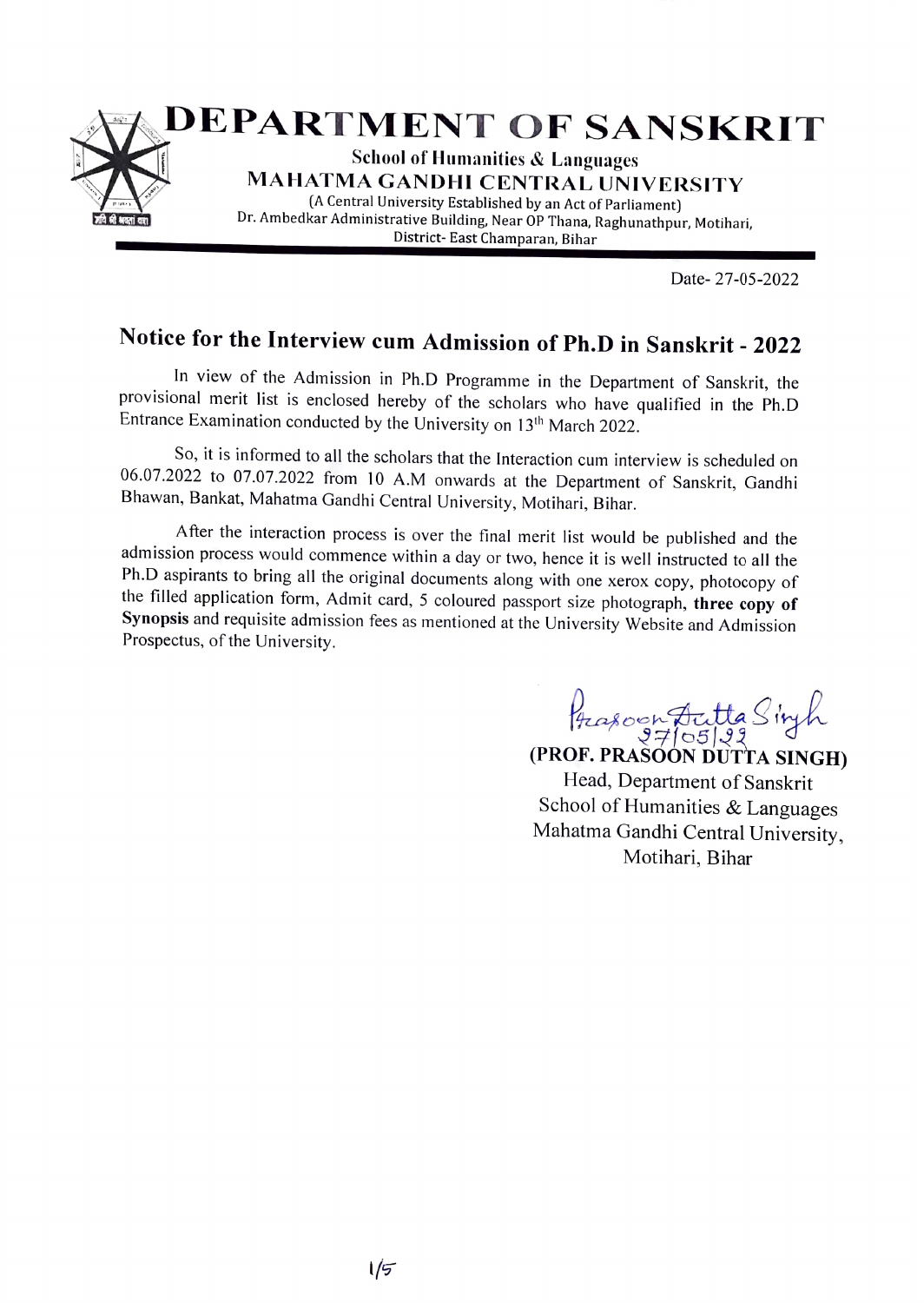| <b>Course</b>        | <b>Admission Fee</b>                                                      | Date and Reporting Time for<br><b>Interview- Cum Admission</b><br>(For all Applicants)                     | <b>VENUE</b>                                                                                                                                                                                    |
|----------------------|---------------------------------------------------------------------------|------------------------------------------------------------------------------------------------------------|-------------------------------------------------------------------------------------------------------------------------------------------------------------------------------------------------|
| Ph.D. in<br>Sanskrit | Rs. 21218/-<br>20210811084253754d<br>40df30.pdf<br>$(m\text{goub.ac.in})$ | $06^{\text{th}}$ July 2022<br><b>Reporting and interaction Time:</b><br>10:00 AM<br><b>Interview Time:</b> | Department of Sanskrit, Gandhi<br>Bhawan Campus, Bankat, Mahatma<br>Gandhi Central University, Motihari.<br>(Near at Muzaffarpur Motihari<br>highway bypass)<br>District-East Champaran, Bihar- |
|                      |                                                                           | 11:00 PM onwards                                                                                           | 845401 (INDIA)                                                                                                                                                                                  |

Reservation is applicable as per existing rules and norms of MGCU, Motihari, Bihar.

## **Abbreviation: UR- Unreserved/ General; OBC- Other Backward Class; SC- Schedule Caste; ST- Schedule Tribe; PwD- Physically Disabilities; EWS- Economically Weaker Section.**

- 1. Candidates are advised to follow the COVID guidelines at the time of Interview.
- 2. Admission shall be strictly based on merit list derived from the composite score in accordance to the provisions made in the University Prospectus.
- 3. Candidates are advised to report on the scheduled date and time to the venue along with required documents.
- 4. All candidates are advised to check their eligibility for respective programmes as notified by MGCUB admission prospectus 2021-22 before appearing for Interview /admission.
- 5. Candidates who fail to report for admission along with all the original documents on the scheduled date and time shall forfeit their claim to be considered for admission.
- 6. In case of tie, senior candidate on the basis of Date of Birth shall be given preference. In case of any dispute, the decision of the University administration shall be final.
- 7. The admission of candidate who has passed his/her qualifying examination from a Foreign University will be subject to his/her qualification being found equivalent to the qualifications prescribed by the University.
- 8. The candidates shall be required to pay the fees in the form of Demand Draft/Challan drawn in favour of "Mahatma Gandhi Central University" payable at Motihari at the time of admission.
- 9. Admission shall be granted only on the payment of fees on the specified date.
- 10. Candidates who fail to make payment on the date of admission shall not be considered for admission and the seat will be given to the next candidate in the merit list.
- 11. Candidates may contract on following numbers for resolving any queries regarding to Interview-cum-admission process. Mob- 6281430070, 9935623489.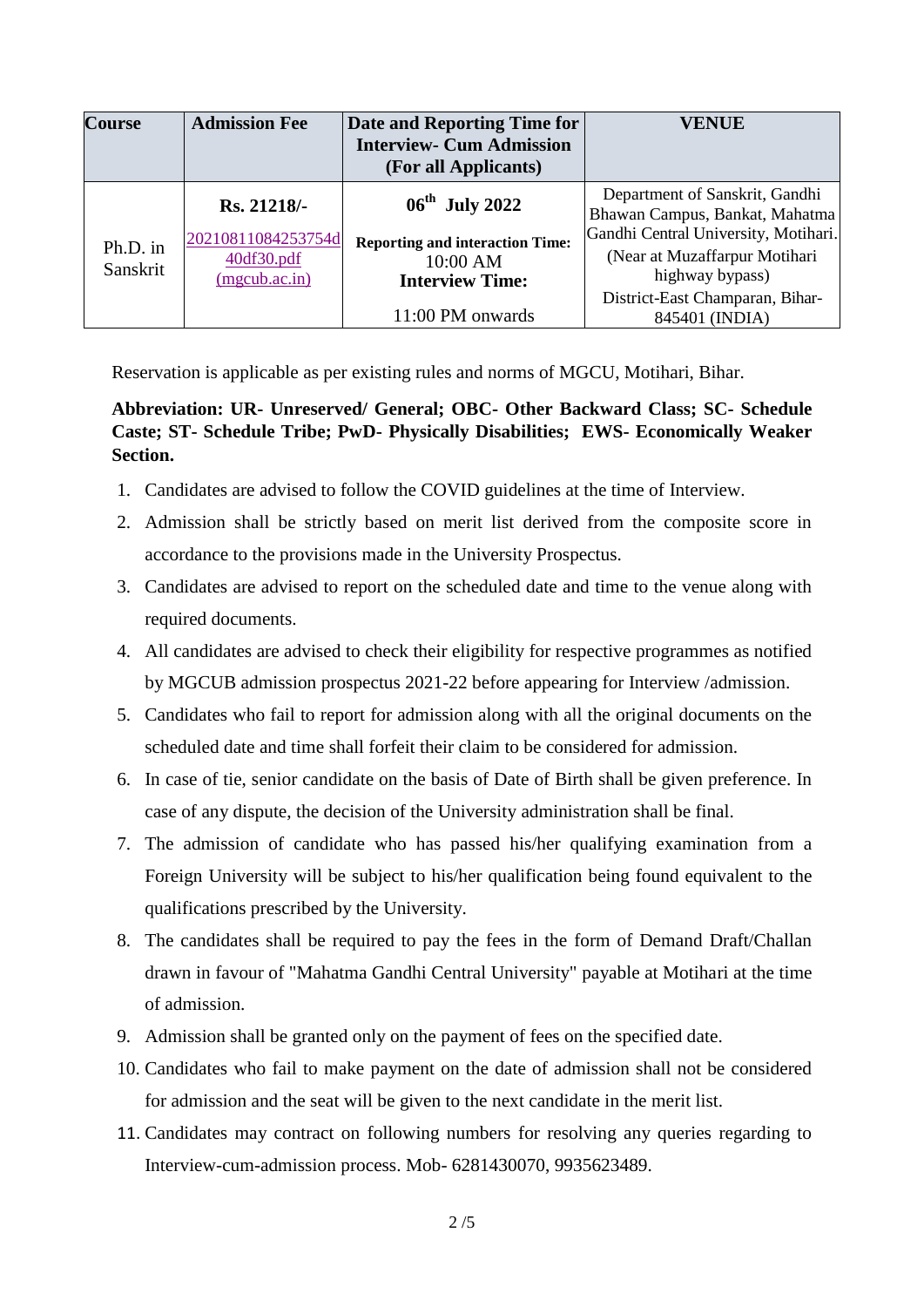## **LIST OF PROVISONALY SELECTED STUDENTS FOR Ph.D. IN SANSKRIT PROGRAMME**

**2022**

| S1<br>no         | <b>Candidate ID</b>     | <b>Candidate's Name Father's Name</b>  |                                            | Category   | <b>Selected for</b><br>viva-voce |
|------------------|-------------------------|----------------------------------------|--------------------------------------------|------------|----------------------------------|
| 1.               | MGCUB-STUD-21-<br>3003  | <b>AJOY CHANDRA DAS</b>                | <b>LATE KAMAL</b><br><b>CHANDRA DAS</b>    | OBC        | Selected                         |
| 2.               | MGCUB-STUD-21-<br>3799  | <b>NAMAN KUMAR</b><br><b>ARYA</b>      | LALJEE MAHATO                              | OBC        | Selected                         |
| 3.               | MGCUB-STUD-21-<br>3851  | <b>SATYEN BARMAN</b>                   | <b>LALCHAND</b><br><b>BARMAN</b>           | <b>SC</b>  | Selected                         |
| $\overline{4}$ . | MGCUB-STUD-21-<br>6614  | <b>MUKESH KUMAR</b><br>CHANDRAVANSHI   | <b>MUNNA KUMAR</b><br><b>CHANDRAVANSHI</b> | <b>OBC</b> | Selected                         |
| 5.               | MGCUB-STUD-21-<br>6074  | PRAVEEN KUMAR<br><b>DAYAL</b>          | <b>PARMESHWAR</b><br><b>DAYAL</b>          | OBC        | Selected                         |
| 6.               | MGCUB-STUD-21-<br>1146  | <b>ABU NURAIN</b>                      | <b>ABU BAKKAR</b><br><b>SIDDIQUE</b>       | General    | Selected                         |
| 7.               | MGCUB-STUD-21-<br>17587 | <b>JOYDEB GORAI</b>                    | <b>SASTHIPADA</b><br><b>GORAI</b>          | <b>OBC</b> | Selected                         |
| 8.               | MGCUB-STUD-21-<br>6021  | <b>MANAN GUPTA</b>                     | LATE PARSURAM<br><b>GUPTA</b>              | <b>PWD</b> | Selected                         |
| 9.               | MGCUB-STUD-21-<br>3591  | <b>MANOJ BARMAN</b>                    | <b>MONBHOLA</b><br><b>BARMAN</b>           | SC         | Selected                         |
| 10.              | MGCUB-STUD-21-<br>5058  | <b>MITHUN BAG</b>                      | DINOBANDHU<br><b>BAG</b>                   | SC         | Selected                         |
| 11.              | MGCUB-STUD-21-<br>4182  | <b>NARPHAL BAG</b>                     | <b>BHUBANA BAG</b>                         | <b>OBC</b> | Selected                         |
| 12.              | MGCUB-STUD-21-<br>3156  | <b>NURAFSAN KHATUN</b>                 | <b>AJMAT ALI</b>                           | General    | Selected                         |
| 13.              | MGCUB-STUD-21-<br>3204  | PRITI CHOWDHURY                        | <b>PROBHAS</b><br><b>CHOWDHURY</b>         | General    | Selected                         |
| 14.              | MGCUB-STUD-21-<br>2234  | <b>RABINDRANATH</b><br><b>MONDAL</b>   | <b>BAIDYANATH</b><br><b>MONDAL</b>         | OBC        | Selected                         |
| 15.              | MGCUB-STUD-21-<br>5678  | REHENA SULTANA                         | <b>MIRZA MURTAJA</b>                       | General    | Selected                         |
| 16.              | MGCUB-STUD-21-<br>2472  | RITA ROY                               | <b>ARUN CHANDRA</b><br><b>ROY</b>          | OBC        | Selected                         |
| 17.              | MGCUB-STUD-21-<br>5244  | SANJAY ROY                             | <b>SADHAN</b><br>CHANDRA ROY               | SC         | Selected                         |
| 18.              | MGCUB-STUD-21-<br>4096  | <b>SUDIP DEBNATH</b>                   | <b>SUKUMAR</b><br><b>DEBNATH</b>           | OBC        | Selected                         |
| 19.              | MGCUB-STUD-21-<br>3298  | <b>SUKHEN GHOSH</b>                    | <b>PREMANANDA</b><br><b>GHOSH</b>          | OBC        | Selected                         |
| 20.              | MGCUB-STUD-21-<br>4698  | <b>SUROJIT LET</b>                     | <b>LATE DULAL</b><br>CHANDRA LET           | SC         | Selected                         |
| 21.              | MGCUB-STUD-21-<br>3094  | <b>CHAITANYA HARI</b><br><b>MANDAL</b> | <b>NARAYAN</b><br><b>MANDAL</b>            | SC         | Selected                         |
| 22.              | MGCUB-STUD-21-<br>4334  | <b>GOPAL KRISHNA</b><br><b>MISHRA</b>  | PRAMOD KUMAR<br><b>MISHRA</b>              | General    | Selected                         |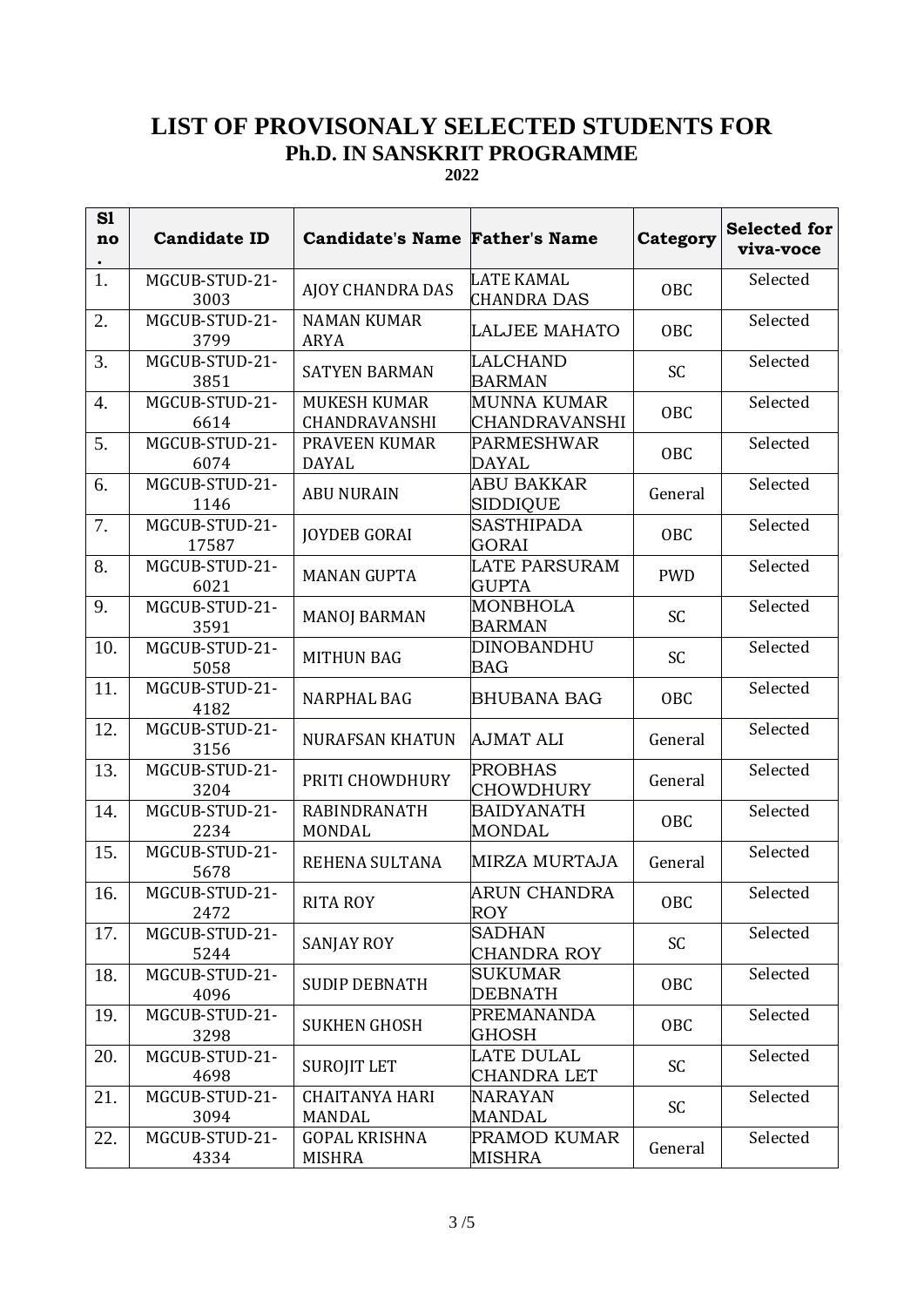| S1<br>no | <b>Candidate ID</b>     | <b>Candidate's Name Father's Name</b> |                                      | Category   | Selected for<br>viva-voce |
|----------|-------------------------|---------------------------------------|--------------------------------------|------------|---------------------------|
| 23.      | MGCUB-STUD-21-<br>17779 | NAMRATA SHUKLA                        | SUBHASH<br>ICHANDRA<br><b>SHUKLA</b> | General    | Selected                  |
| 24.      | MGCUB-STUD-21-<br>2973  | RANJOO YADAV                          | <b>RAJENDRA</b><br>YADAV             | <b>OBC</b> | Selected                  |
| 25.      | MGCUB-STUD-21-<br>4110  | <b>SAURABH TIWARI</b>                 | SUSHEEL TIWARI                       | General    | Selected                  |
| 26.      | MGCUB-STUD-21-<br>3215  | SHIROMANI YADAV                       | <b>JALANDHAR</b><br>YADAV            | OBC.       | Selected                  |
| 27.      | MGCUB-STUD-21-<br>3788  | <b>SHIVLESH KUMAR</b>                 | AMRIT LAL                            | <b>SC</b>  | Selected                  |
| 28.      | MGCUB-STUD-21-<br>3790  | <b>SRI KANT</b>                       | PRAYAG DEEN                          | <b>SC</b>  | Selected                  |
| 29.      | MGCUB-STUD-21-<br>4892  | <b>SURYA PRAKASH</b><br>TIWARI        | IANGAD TIWARI                        | General    | Selected                  |